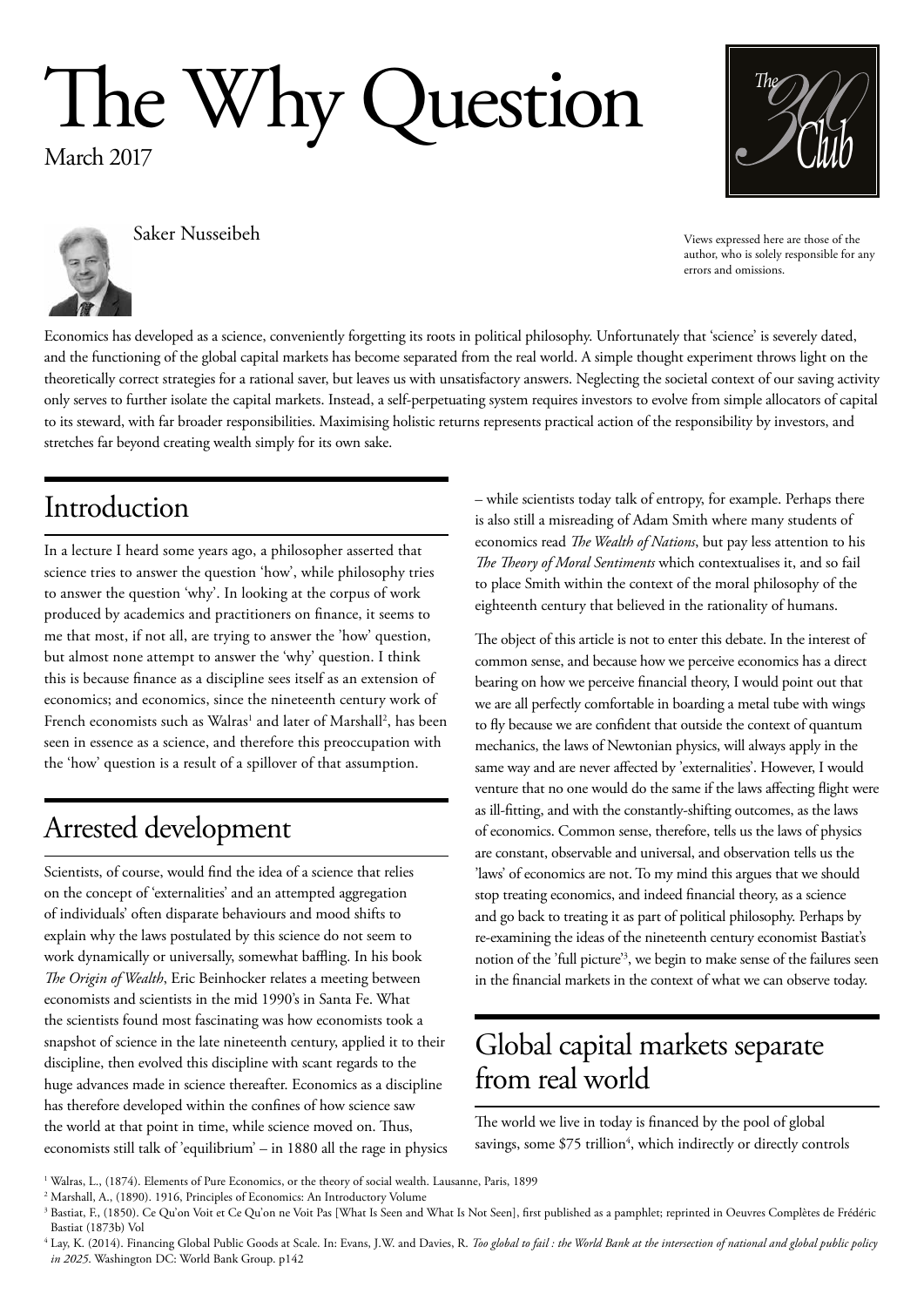the remainder of the global capital markets estimated at some \$230 trillion<sup>5</sup>. It is my contention that much of the dysfunction of the financial landscape today can be traced back to this obsession with answering the 'how' question in trying to put capital to use, and its negligence of the 'why' question. The result is that as we continue to try to fit what actually happens in the observable world to our financial and economic theories and laws, we are constantly forced into a reality described in *Alice in Wonderland* thus: "If I had a world of my own, everything would be nonsense. Nothing would be what it is because everything would be what it isn't. And contrariwise what is, it wouldn't be. And what wouldn't be, it would"!

That the current state of the financial system is somewhat irrational has been pointed to by many more learned and knowledgeable than myself. In his book *The End of Alchemy*, Mervyn King points out the extraordinary state of banking post the 2008 crisis where the assets of the top 10 banks in the USA accounted for 60% of GDP, while those in the UK amounted to 450% of GDP6 . In his turn, Professor Kay points out that the size of the world foreign exchange market (latest figures put it at \$1800 trillion) is several times the size of world exports \$16 trillion and FDI at \$27 trillion7 . To me this suggests two facts about the financial system today. First, that it is concerned with something other than economic endeavour to shape and better the conditions of all citizens; and secondly, that there is in the mind of practitioners a separation between the financial system and the society we live in.

#### A thought experiment on retirement

In trying to answer the 'why' question in relation to the narrow confines of the global savings pool, I would like to propose (as scientists would) a 'thought experiment'. Let us assume that the only objective of all savers is simply to maximise their wealth to ensure that they have a pot of wealth at the end of their working lives which they can then spend post retirement. Further, let us assume that savers have no concern other than accumulating sufficient funds throughout their working life to finance the years they believe they will survive in their retirement. In this case they have two possible options. One is to save a portion of their income over the length of their working life (and let us assume that they can do this in an inflation neutral way, perhaps by putting all their savings in gold, since we have to contend with fiat currency today). Then they would spend the accumulated total over the length of their retirement years. This straight forward scenario is in essence the 'Joseph' methodology. It is simply a transfer of wealth from today, at constant prices, to the future. There is no 'investment' involved.

The other is to try to 'grow' their savings in an attempt to increase the final amount at the point of retirement. Rationally, according to the parameters we set out, a saver should not care, how this can be achieved provided she abides by the laws of the land to avoid financial or legal penalty. This, in essence, is a transfer to finance of Milton Friedman's economic dictum that the only rational objective of a commercial concern is to increase profit within the parameters of what is legal<sup>8</sup>. The saver can then calculate the risk/return on various strategies to determine her optimal outcome for real returns. Logically, one of the best strategies to increase one's savings would be to gamble in a manner that shifts the odds in her favour. One of the better ways she could do this would be either through a poker bot or with a top-seeded poker player. Why? Because their hit rate runs at approximately 55%<sup>9</sup>; the venture is isolated from any externality other than cheating or an inability of the loser to pay out, and more fundamentally because this venture is only concerned with increasing financial wealth, in isolation from all else.

Another, perhaps more readily understandable strategy to the financial industry, would be to try to plug into general economic growth, whenever it occurs. Under such a scenario, the bet would be simply a two-way bet- is the economy growing or is it not. The saver places the bet if the answer is yes and takes it off if the answer is no. This is the logical reduction of the accepted wisdom among the financial academic community that strategy, or allocation, if you will, is where the majority of returns are made. Using the rationale we outlined in our thought experiment, the saver would only invest if the economy is in a growth phase and revert into inflation neutral cash when it is not. Moreover, since the majority of active managers achieve a hit ratio of 49%, with skilled alpha managers achieving a hit ratio of 51% (according to a 2008 research paper by Inalytics<sup>10</sup>), the bet then becomes "If I can stack the odds of predicting future economic outcomes in my favour, I simply 'bet' on the market, rather than pick managers". However, since the track record of financial strategists is even worse than that of 'active' managers, this approach is still irrational compared to playing poker!

As ludicrous as this may seem, the 'betting' logic lies at the heart of much of modern financial academic work. We even talk of investments (whether strategic or company specific) as bets. According to this perception, an active manager represents a double bet (picking one that has a hit ratio of 51% and picking an allocator with a hit ratio of 51%) while a passive manager represents a single bet (is the economy going up or down). The cop out, of course has been that since developed economies have been growing since the end of World War Two, then staying in the market throughout the cycles in a passive strategy will capture the assumed long term upside of economic growth. However, this is irrational for two reasons. First, a skilled poker player or a poker bot avoids the drawdown

7 Kay, J., (2015). *Other People's Money: The Real Business of Finance*. PublicAffairs

<sup>&</sup>lt;sup>5</sup> Hoogvelt, A. (2012). Globalisation, Risk and Regulation. In: Lauder, H. *Educating for the Knowledge Economy?: Critical Perspectives.* Abingdon, Oxon.: Routledge. p30 6 King, M., (2016). *The End of Alchemy: Money, Banking, and the Future of the Global Economy*. WW Norton & Company

<sup>8</sup> Friedman, M., (1962. 1982), Capitalism and Freedom

<sup>9</sup> Levitt, S.D. and Miles, T.J., (2014). The role of skill versus luck in poker evidence from the world series of poker. *Journal of Sports Economics*, 15(1), pp.31-44

<sup>10</sup> Di Mascia, R. and Smith, M. (2008), Research Paper 03: Track Records : Luck or Judgement?, Available at: http://inalytics.com/research-paper-03/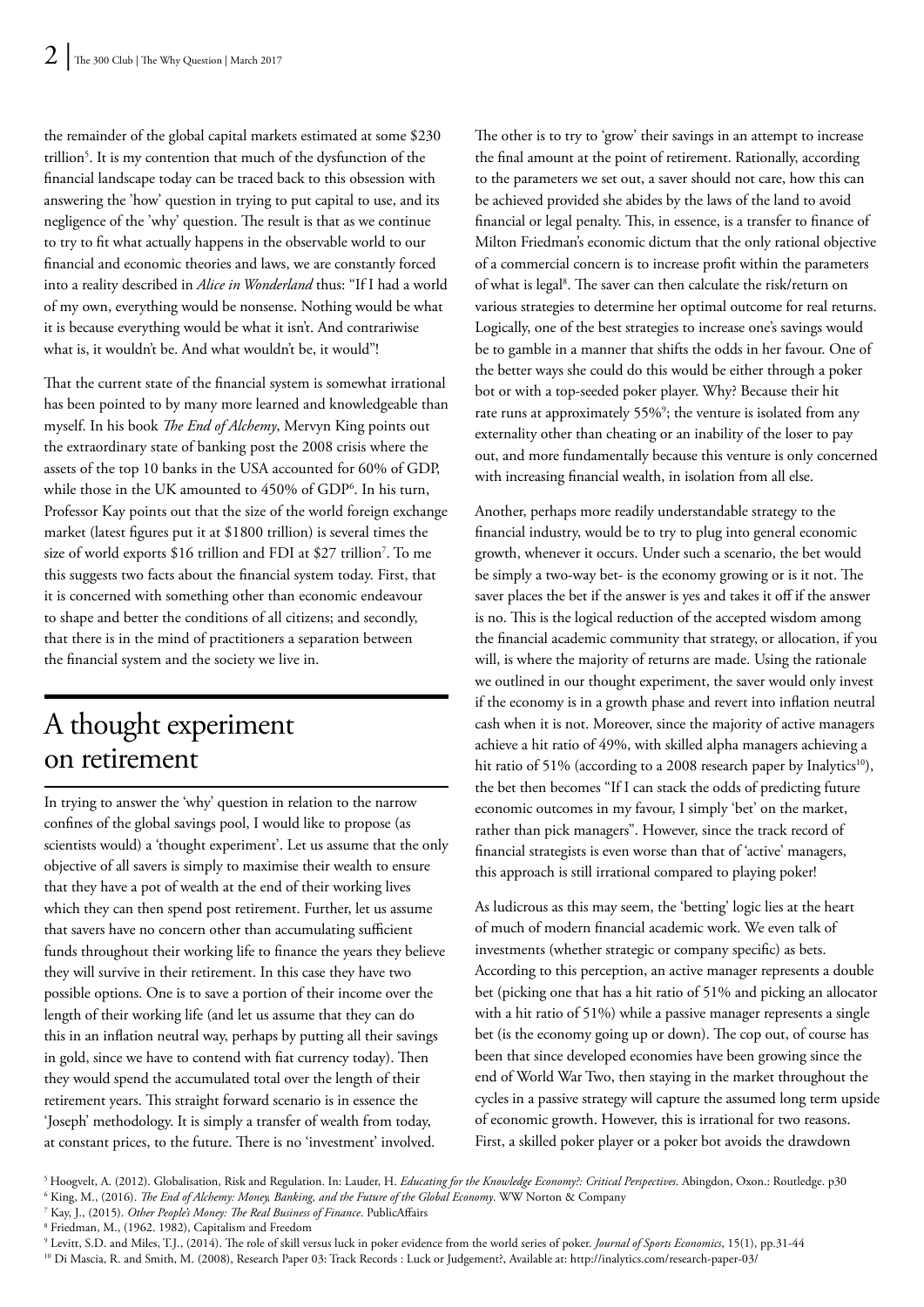of contractionary cycles and thus mathematically accumulates more wealth in the long term. Secondly, there is an implicit assumption that the post WWII world of continued upward trend in economic growth (which is not provable) will continue forever, and thus enters the realm of faith, not rationality.

So, if this is the outcome of rational behaviour, why is the \$75 trillion of world savings not directed to a continuous giant global gaming tournament, where there is a better statistical chance of success, and instead it is directed towards 'investing' in the economy where there is a far lower chance of success? It could be that the answer is that there simply isn't enough capacity in the gaming world to satisfy the demand generated by this pool, or perhaps the answer lies elsewhere.

## Shaping society

Let us now leave our thought experiment and turn to examining the 'why' question. I would like to suggest that the reason we 'invest' our savings goes beyond the simple quest for the accumulation of wealth. The reason for such an assertion has to do with the fact that we, as citizens, shape the society we live in through our work, our taxes, which finance public policy and through the daily pursuit of our businesses and the way we live our lives. I would contend, therefore that our savings form part of this open adaptive system. In other words, the \$75 trillion is not separate from the economic-social fabric we live in, but rather an intrinsic part of it. Moreover it is a tool we should use to control it, in the same way that the taxes we pay to finance government initiatives that help shape the direction and structure of our social economy are equally part of it.

If we accept this assertion then we arrive at two main reasons as to 'why' we invest. The first is the straightforward accumulation of wealth, by trying to plug into economic growth. But the second, and I would suggest equally important reason, has to do with the shaping of our social economy. We take it as given that our taxes are spent in part to safeguard, nurture and grow our economic social landscape. Therefore, logically, our savings should be also used for the same purpose. We invest in our economy to help it grow and to help shape it, so that in accumulating our wealth we benefit ourselves as a community of citizens and individually by improving our economic chances with the creation of new industries or the provision of cheaper goods thus improving our general condition etc. Equally importantly, is an inter-generational concord so that we leave the next generation a viable economic landscape in the same way those who came before us left us with an economic base we could build on. This is in fact an ancient concept described in a Hebrew (and Arabic) parable of Caesar and the old man planting fig trees in the parable. Why do you bother to plant trees you would never benefit from, asks Caesar? Because those

who came before us planted trees for us to harvest and I plant trees for the next generation to harvest, answers the old man<sup>11</sup>.

#### Shareholder responsibility and the economic machine

It is clear that the structure of the capital markets have evolved beyond what economic theory thinks they should be. The large corporations of the world no longer raise the majority of the capital they need from shareholders as they did in the 19th century, as Professor Kay so clearly pointed out in his report<sup>12</sup>. However, the  $$69$  trillion equity markets<sup>13</sup> do have shareholders and these shares are held as part of their savings, so we have to ask ourselves, what function do these shareholdings fulfil if they no longer fulfil the function postulated by economic theory? It cannot be that they are simply 'chips' in a grand casino, because the logical conclusion of that thought is it is not an efficient way of betting as pointed out above. Furthermore, we end up in a world, as Professor Kay pointed out in his article<sup>14</sup>, where the C-suite has the rights of owners and not the shareholders, which starts to sound like the quote from *Alice in Wonderland*. This is particularly the case because these corporations, along with governments, control and shape our economic landscape. Their shareholders are citizens in the countries these corporations operate in, own and work for their suppliers, are employees in them and are their customers.

Economically speaking according to the accepted theory pointed out by Professor Kay, this model dictates that savers while owning the shares of these corporations, which collectively have an enormous influence over their lives, have only a tangential relation with them based on dividend pay-outs and their acting as a proxy for a roulette wheel. Moreover, this perception ignores the fact that the power of the quoted sector goes beyond what may appear at first sight. This is because it includes the banks, which advance much of the loans to the commercial sector (the rest is often advanced by the same savers who own the shares via their bond portfolios), and many of the private equity firms that finance the non-quoted sector. The collective profits and salaries they pay out which form most of the tax base which finances public economic expenditure. To dismiss, therefore, the function of the quoted sector because the reality does not fit within economic theory, reminds one of the debate between Galileo and the Church theoreticians in Brecht's play<sup>15</sup>. Possibly, the theory should reflect reality and not the other way round.

Because of the enormous control quoted companies have over the life of ordinary citizens who own their shares, we must look for the purpose, the 'why' if you will, in something other than

<sup>&</sup>lt;sup>11</sup> Etz Hayyim Hee – Supplement, p,  $3-4$ 

<sup>&</sup>lt;sup>12</sup> Kay, J. (2012). The Kay review of UK equity markets and long-term decision making. *Final Report, 9* 

<sup>13</sup> Witkowski, W. (Feb 2015) Global stock market cap has doubled since QE's start. MarketWatch, available at http://www.marketwatch.com/story/global-stock-market-caphas-doubled-since-qes-start-2015-02-12

<sup>&</sup>lt;sup>14</sup> Kay, J,. (Nov 2015). Shareholders think they own the company – they are wrong. The Financial Times, Available at: www.ft.com/content/7bd1b20a-879b-11e5-90de-f44762bf9896 15 Brecht, B., (1937–39/1943). *Life of Galileo (Leben des Galilei)*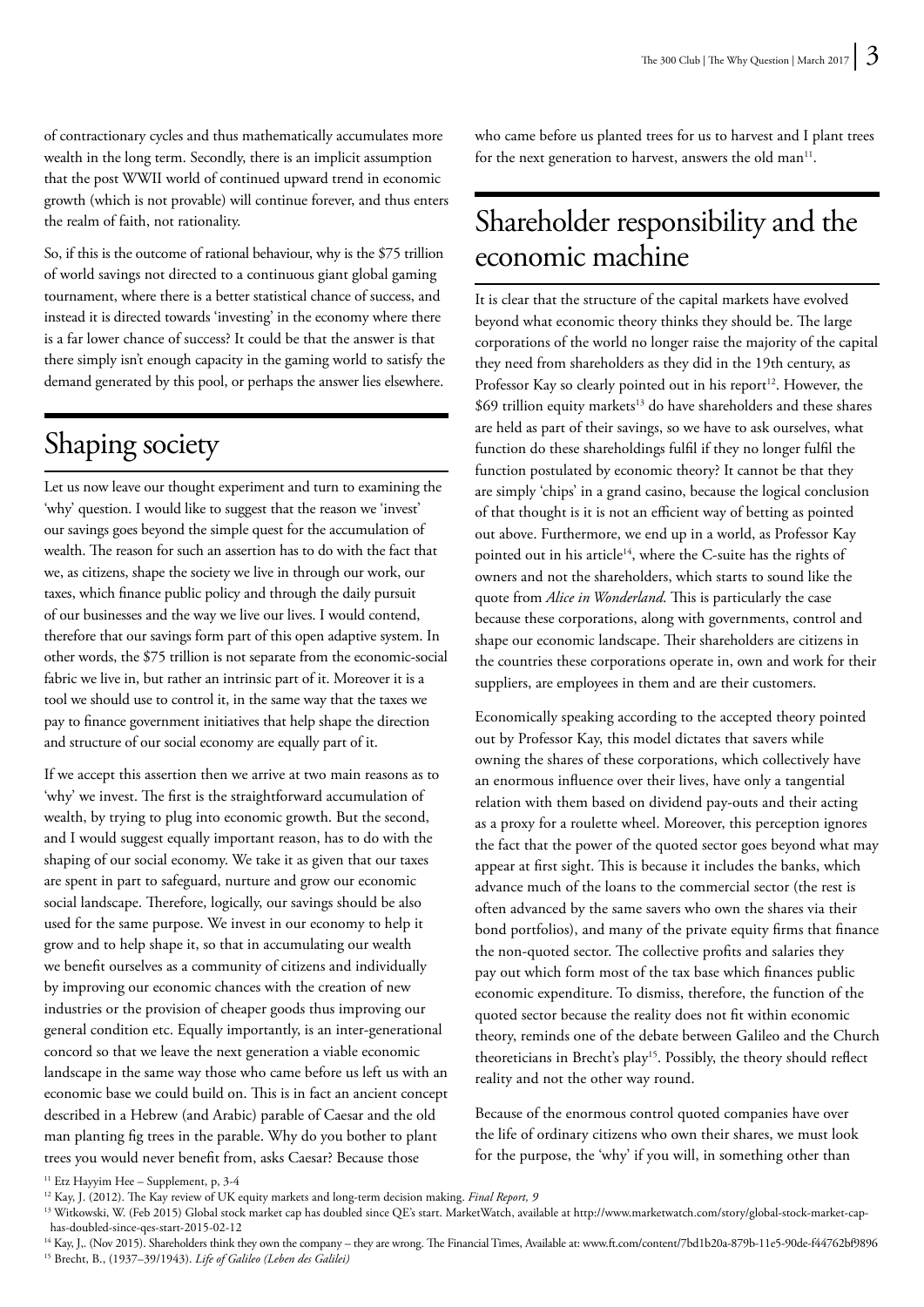capital-raising, dividend payout and capital accumulation. It seems to me that with the maturing of the capital markets, shareholding should serve a different purpose. They should be a tool for savers to exercise their democratic will as owners in directing this economic machine that so influences and shapes their lives and that of society in a way that serves them collectively as well as individually in the long term. This is not an abandonment of the 'rationalist' C18th model for investment, but rather an evolution of it. The capital markets system has reached a stage where it is primarily self-perpetuating. The quoted sector no longer looks to equity markets as the main source to raise capital. The ownership of shares must therefore evolve so that it becomes the conduit for bringing about long term sustainable prosperity for the entire system. If we accept, therefore, that part of the function of share-ownership is control, maintaining these holdings in times of economic contraction starts to make sense in a way that trying to place a directional bet on the economy does not.

## Stewardship and advocacy, a social context for investing

However, to accept this precept implies profound changes to the way we invest. It implies that a large part of the reason for investing in quoted companies is stewardship and that in turns brings its own set of issues. How can a disparate group of shareholders, say the members of a fund such as CalPERS agree on what basis they wish to direct the companies they own collectively? Some may want to ban tobacco, some carbon, some may have specific political agendas (the West Bank is a hot topic for example) etc. The answer, I think lies in thinking beyond specific 'local' items and concentrating instead on the 'big' issues that so clearly affect human society as a whole. The Brexit vote and the US Presidential election clearly point to a disenchantment of the majority with the way the free market model appears to be working. Part of that is structural (globalisation, AI etc) and is hard to tackle outside the realm of public policy, but part of it can be tackled through stewardship (fairness – better wages, union rights, diversity, anti-slave labour clauses, governance, executive pay etc). In like manner, the problems that affect humanity as a whole (global warming, water shortage, food disparity) should be tackled partly through public policy and partly through stewardship (awareness of carbon footprint, encouraging energy companies to move to cleaner energy, open architecture or shared resources for food and water technology etc).

This in turn would change the way we think of investment in markets. Investing in statistical or accounting factors or in HFT would be laid bare for what it is, a bet on a roulette wheel. While investment in beta would only make sense over the cycles if it is

coupled with deep long term stewardship, engagement and perhaps controversially for many activists, the end of disposal as a tool of control. If our concern is to stop carbon emissions, selling the shares does not produce the desired result because the target mining company would still produce coal relying on its index shareholders as their base if a few activists sell their shares. Such a model would allow for the existence of both active and passive management. A saver would have most of her assets in beta strategies whose *main* function is control through stewardship to produce a sustainable economic landscape over the long term, and a much smaller portion in active managers. Assuming she can identify active managers with high active share and skill<sup>16</sup>, who also hold their shares over the long term, and exercise stewardship, but who can make additional gain by picking companies and industries that are growing more than normal, perhaps because of commercial innovation or technology.

#### The sum of the parts

At this point, we need to go back to the C19th and Bastiat's dictum about the 'whole picture', or secondary and tertiary effects of investment, and his parable of a broken window<sup>17</sup>. I would like to suggest that what he was grappling with is that investment has both a direct and observable financial effect, but also secondary and tertiary effects on areas related to that business. If we take his concept as a broad, rather than a literal, one, I believe we can formulate something akin to what we in Hermes term 'Holistic Returns'. The idea is simple. A single investment can be looked at in a narrow sense as an initial sum put in a venture that returns a specific financial return over time, hence the idea of DCF and CAPM as valuation models. However, this approach looks at each investment in complete isolation from its surrounding environment, which in a complex open adaptive system seems irrational. Each investment, and the actions it results in, will have a wider ripple effect, both positive and negative. This is already acknowledged in economic theory as the multiplier effect, but we tend to use it for macroeconomics rather than company-specific investment. However, as pointed to above, investors, collectively end up financing or owning the whole of the economy that they live and work in, so knock on effects which are not apparent when looking at single investments begin to have a profound cumulative effect on them in their totality.

To illustrate this point, allow me to use three examples. In the first example, the investor owns shares in company A. Company A uses perfectly legal methods to pay less tax than it should and as a result its earnings go up and its share price goes up. In a narrow sense, the investor has made an additional economic gain equivalent to that rise. However, she still lives in the same society in which that company operates. Tax revenues for the government are reduced by that amount. That means that either government

<sup>&</sup>lt;sup>16</sup> Cremers, K.M. and Petajisto, A., (2009). How active is your fund manager? A new measure that predicts performance. *Review of Financial Studies*, 22(9), pp.3329-3365 17 Bastiat, F., (1850), *Ce qu'on voit et ce qu'on ne voit pas*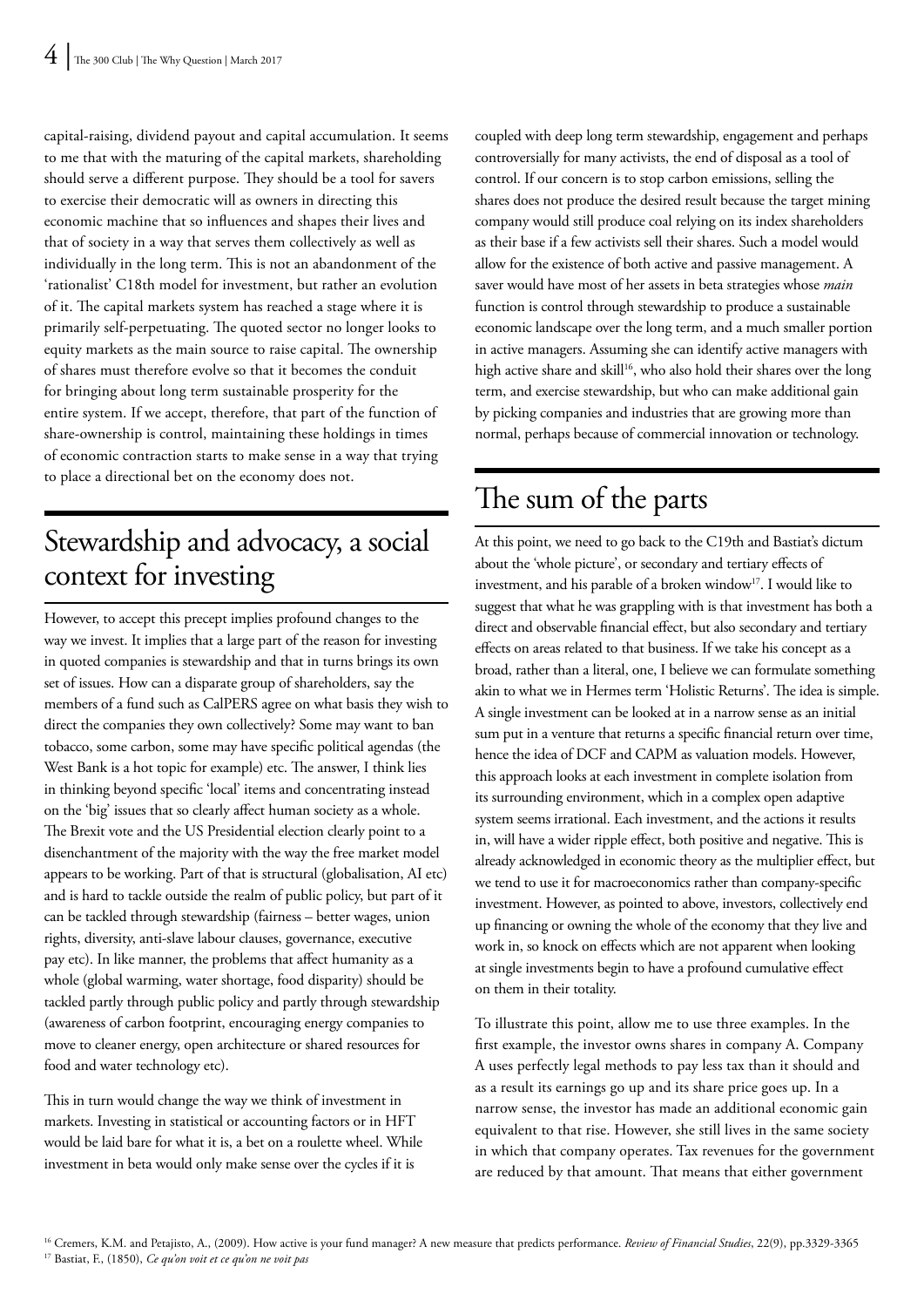will need to cut services or raise taxes to make up the difference. In both cases, the investor loses the gain on the share by her share of the amount of additional tax or reduced service. In other words, by looking at both sides of the ledger, we can demonstrate that such a gain was a mirage. This even applies within the context of companies operating internationally because the saving pool of the world is interconnected in our globalised capital markets.

In the second example, the saver, who is a citizen of the UK, had investments in bank shares in the 2000's. The ROE for banks was absurdly high and for several years it looked as if she was making a lot of additional gain on her investment in these shares up to the point the UK market (FTSE 100) reached its peak at 6732 in June 2007. Then in 2008 the GFC struck. The net result was a collapse in stock market prices that eroded the value of all shares, not just bank shares, the UK government's bail-out of the banks, lower interest rates which lowered yields for years, systemic shock and a recession that resulted in years of lost GDP growth (the opportunity cost or broken window pane of Bastiat's theory). Today, the market is back past the high of 2007 and the saver might assume that at last she has made her money back on her market investment as a whole, (assuming she held on to her investment throughout the period). I would suggest that such a conclusion is flawed. After all the cost of the crises to the citizens of the UK was £1 trillion. This cost is still borne by the same saver, in her capacity as a citizen, both as *additional* government debt (of which £16,000 is her personal share and the same amount for every member of her family) and lost economic opportunity in lost growth, as well as lost income from lost yield. If we deduct this sum from the current level of the market, even after taking into account paid dividends, we find she is at least still some 17% down on her level of wealth in 200718!

In other words, by looking at both sides of the ledger, we can demonstrate that the gains made on her banking shares were equally a mirage because she bore the cost of bailing out their

risky behaviour in her capacity as a citizen. Let us now assume for the third example that she invests in energy shares. She might believe that she is making additional economic gain from these investments, but if energy companies, and indeed the rest of the economy do not make substantial changes to their carbon output, the earth will warm by more than 2.0 degrees. This will eventually result in in higher tax bills related to the cost of fighting flooding, higher food bills for consumers and economic and political disruption. By looking at both sides of the ledger, we can postulate that any such additional gains are equally a mirage, since as a citizen she has to bear the negative effects of the investment.

#### Incorporating secondary and tertiary effects on society

One criticism that can be made of this approach is to say that while we can easily quantify the direct financial gain or loss from any investment, these secondary and tertiary costs are almost impossible to quantify, and therefore, as a qualitative overlay, they remain at best, a woolly concept, at worst unprovable and therefore a totally impractical proposition. However, an economics professor, Dr Armen Papazian, has come up with a perfectly workable quantitative answer<sup>19</sup>. His proposal is to modify the accepted discounted cash flow equation to take into account these other effects. He proposes first that we calculate the effect of our investment on the world we live in on an ongoing basis. We do that by taking the initial investment (II), then take into account new assets that are created which have a wider positive impact, eg buildings, infrastructure, skill development, capex etc (NA) as well as new wealth created, eg from wages paid out, multiplier effect etc (NM), then deduct factors that negatively impact our society, eg carbon footprint (CF) and waste footprint (WF). He called this Gross Space (meaning in the real world) Value, therefore

#### Space Value with No Time

Net Space Value = -*II* + *GSV*

*GSV* = Gross Space Value = *II* + *NM* + *NA* – *EC* – *WC*

= Initial Investment + New Money + New Assets – Ecological Costs – Water Costs *NM* = New Money = Initial Investment x Money Multiplier = *II* x m

*NM* = *II*m

 $NA =$  Inventory + Real Estate x a + Technology x b + Intellectual Property x c

*NA* = *I* + *aRE* + *bT* + *cIP*

 $EC =$  Ecological Footprint of Production in Tonnes of  $CO<sub>2</sub>$  x Verified Carbon Unit Price *EC* = *EF* x *VCUP*

*WC* = Waste Output in Tonnes x Cost of treatment price per tonne

*WC* = *WO* x *CT*

*GSV = II(1 + m) + I + aRE + bT + cIP – (EF x VCUP) – (WO x CT)*

<sup>18</sup> Based on our own calculations

<sup>19</sup> Papazian, A. and Nusseibeh, S. (2016), Good Economics shouldn't cost the earth, Investment Europe. Available at: www.investmenteurope.net/opinion/good-economicsshouldnt-cost-the-earth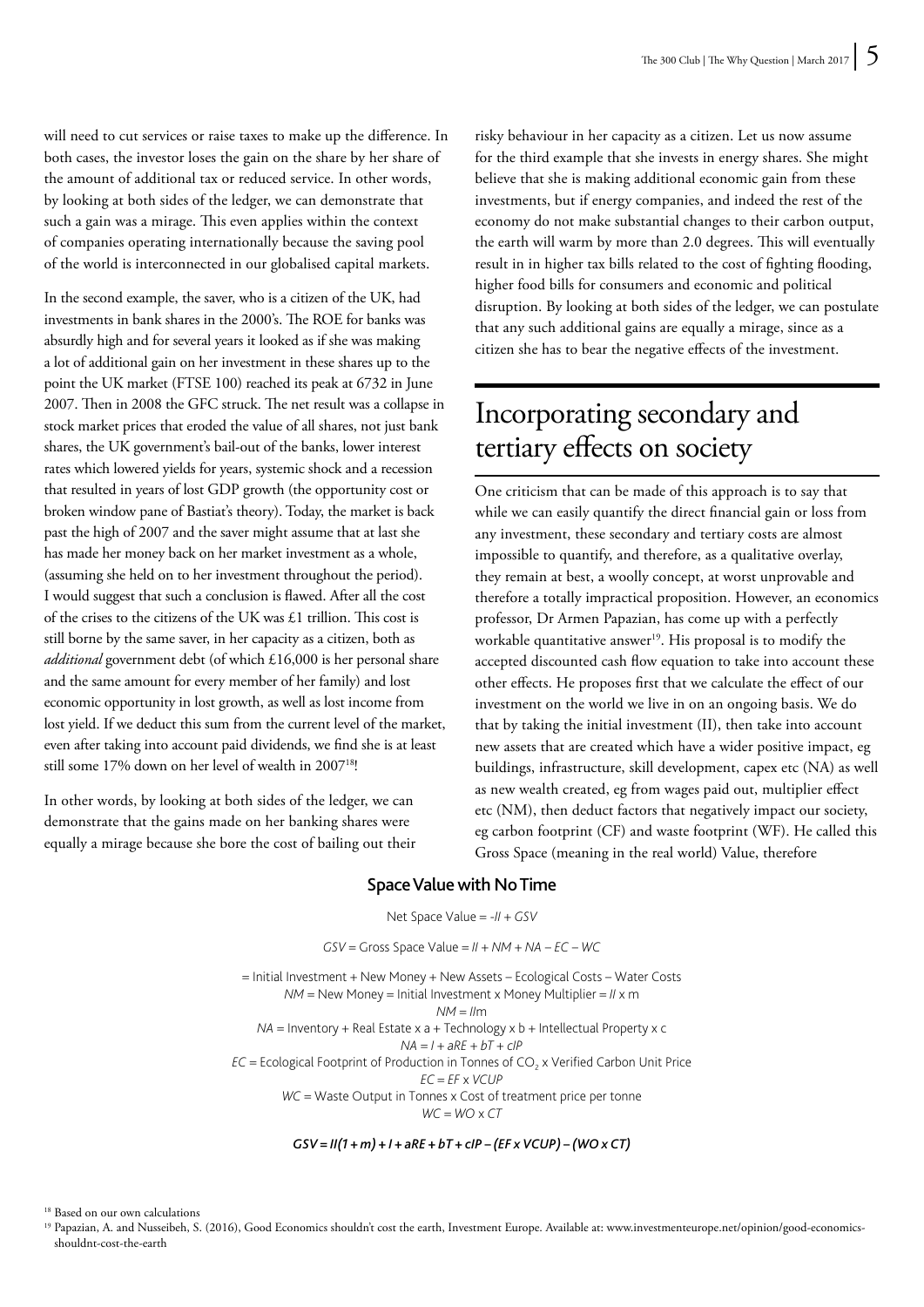Dr. Papazian then proposes that we arrive at a valuation that looks at both sides of the ledger (he called this Net Space/Time Value or NSTV) by combining the value of what is created and its effects on wider society (both positive and negative) arrived at with the above formula with the traditional net present value calculation of discounted cash flows thus:

#### Net Space Time Value

$$
NSTV = NPV + NSV
$$

Net Space Time Value = Net Present Value + Net Space Value

$$
NSTV = -ll + \sum_{t=1}^{n} \frac{CF_t}{(1+r)^t} - ll + \sum_{t=0}^{n} CE_t(1+s)^{n-t}
$$
  

$$
NSTV = -2ll + \sum_{t=1}^{n} \frac{CF_t}{(1+r)^t} + \sum_{t=0}^{n} CE_t(1+s)^{n-t}
$$
  

$$
CE = \text{Cash Expenditure}
$$
  

$$
CF = \text{Cash Flow}
$$

This may or may not be a perfect answer, but it clearly demonstrates how one can incorporate the idea of calculating the effects of any investment to include secondary and tertiary effects on society within the parameters of traditional financial economics. We are already beginning to do that in the realm of real estate investment. The development by Lendlease presents the value it created on a multi-million development project in Sydney, not only in terms of financial gain, but also in the fact that it is net water positive, zero net waste producing and net positive in inserting culture and open community space. They are now looking at a similar project in London. Similarly, at Hermes we talk, not of development, when discussing the largest urban renewal project in Europe in King's Cross or Paradise in Birmingham, but of place making. We created value in King's Cross for society by training a whole generation of locals in building skills. We created value for London by providing affordable housing for essential services workers (nurses, firemen, policemen). We created value for the district of King's Cross by creating the newest London square with the largest water fountain in Europe to provide a shared utility of public space. Our investors therefore not only made a financial return but also benefited as citizens living in London and the UK from such an approach.

I would further like to propose that these secondary and tertiary effects are particularly pertinent to the vast majority of savers, but that their import is not grasped by the financial services community because those who work in financial services are unaware of what may be termed the law of small numbers. People who study and work in finance are comfortable with very large numbers. Asset management companies manage billions or even trillions of dollars. Individual PMs manage hundreds of millions if not billions of dollars. Forex dealers trade in billions if not trillions of dollars and financial engineers are on the lookout to create new innovative products that funnel billions of dollars. Outside of the asset owner executives, the firms they work for make large margins and they are paid in the top quartile if not top decile of average earnings in their respective countries. They are educated, smart, erudite and mathematically confident.

#### The big picture: holistic returns for investors

But, and there is a but, most of the \$75 trillion that make up the pool of world savings that fuel the capital markets that shape our global economy and which is controlled by the financial industry are owned by ordinary citizens. They are average workers with average incomes, not the wealthy capitalists of 19th century economics, nor equivalent in earnings to what people in finance earn. We know much about them. 50% are women so we must assume that issues to do with diversity are important to them. Most are employees and often work in the companies they own through their savings or are customers of these companies. Therefore, we know that working conditions, fair pay and fair prices are also important to them. Most importantly, if they are lucky and live in the developed world they will retire with a lump sum of £300-500 thousand, which translates to about £11-18 thousand per annum income<sup>20</sup>. At this level of income, certainly in the UK, they cannot cope financially without the additional support of government tax breaks, services and pension of about  $£4-6$  thousand per annum – that is why it is so crucial to them that the collective tax take of the country is not compromised by economic misfortune or specific company action. Actors in the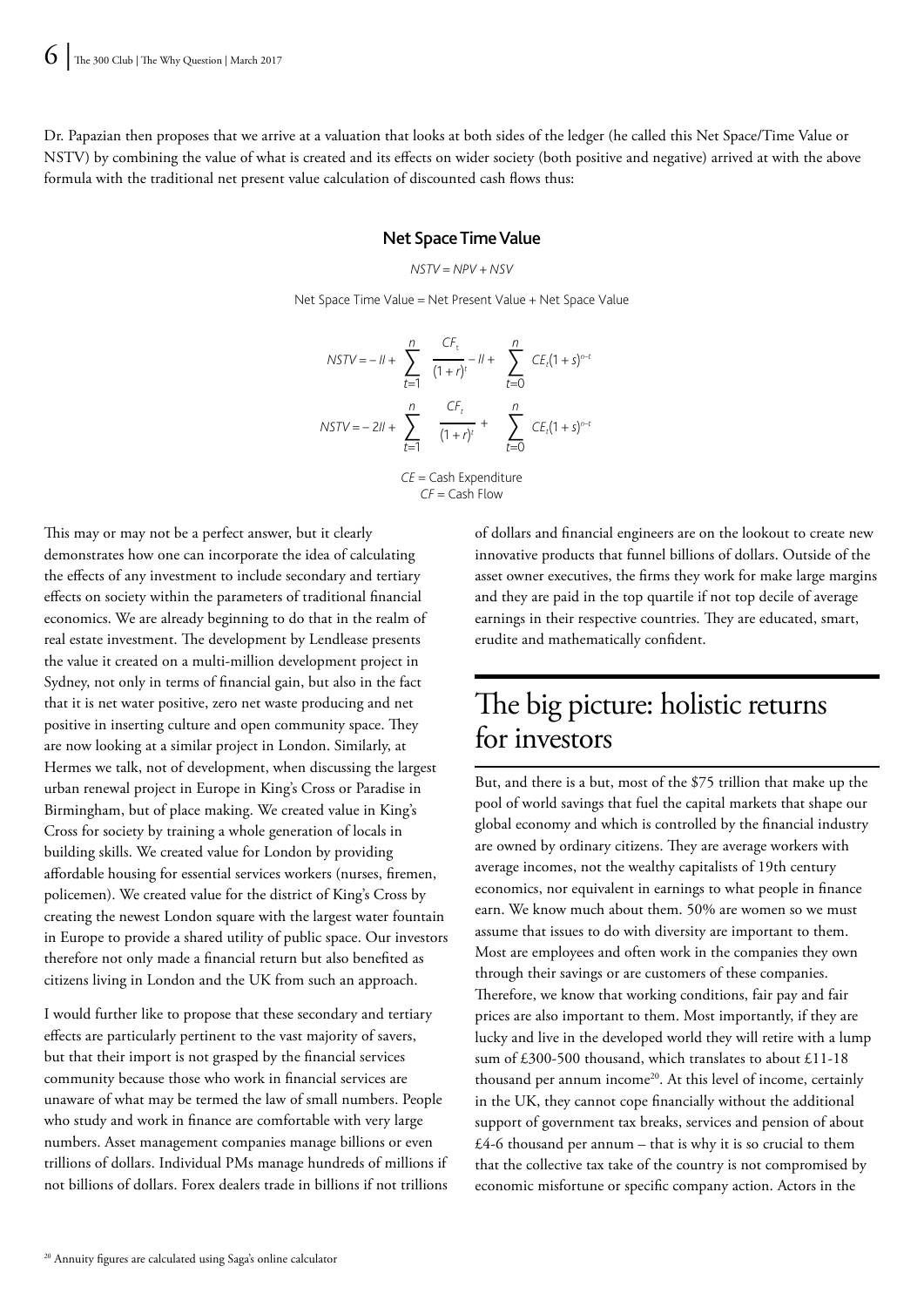financial industry work hard for their clients and try to do the best according to the parameters of how they see the world and the financial theory they were taught. Increasing the investment pot for a saver by 10% over and above the required growth rate sounds like a huge and worthwhile goal. And it is – in big numbers when dealing with a pension scheme worth \$100 billion, but for the individual saver that is an additional £30 thousand. That would increase the income of our saver from £11,000 to £12,140<sup>20</sup> (£30) thousand translated into an annuity) per annum. And we have to ask ourselves the question if that 10% was worth it from a holistic point of view. If we did not use the saver's assets pooled with others to try to influence companies to reduce carbon emission and the price of water goes up, what use is that additional £95 per month against a water bill which grows at a higher rate than that? If food prices rise because of that, what use is that additional £95 per month for a struggling pensioner already finding it hard to get by? The truth is that social impacts, the other side of the ledger if you will, have a much more profound impact on the majority of savers whose money the financial services manages, because they earn substantially less and will retire on substantially less, so that well meaning as the industry is, it simply fails to see the world from the perspective of the average saver whose assets it looks after.

I have argued in this paper that the traditional concept that the purpose of investing is only to create additional wealth is flawed when applied to the savings pool today. I argued further that such an approach reduces investment to mere gambling and removes the financial world entirely from the real world investors live and work in. That investing has become a glorified form of gambling on the roulette wheel of the economy is amply illustrated by the trading nature of active funds, the move to index funds, factor investing, derivative instruments, HFT etc, which are all treating the market as a directional bet. This is further illustrated by the many TV programmes that report on financial markets, minute by minute, tick by tick, like a horse race. I suggested that the role of equity markets has evolved since the capital raising period in the C19th and that it should be redefined as a method for owners to control the companies that control their destiny. I proposed that investing the \$75 trillion pool of assets should have a dual purpose of stewardship as well as wealth creation and that all investments should look at 'both sides of the ledger' for any investment for the long term. This is holistic return. It is a rational way to invest and to assess the success of our investments, and by applying it we will manage to bring back the financial world from the virtual dislocated place it occupies at present to become relevant to our lives and our future.

**The views and opinions contained herein are those of the author and may not necessarily represent views expressed or reflected in other Hermes communications, strategies or products. The above information does not constitute a solicitation or offer to any person to buy or sell any related securities or financial instruments.**

#### References

Bastiat, F., (1850). Ce Qu'on Voit et Ce Qu'on ne Voit Pas [What Is Seen and What Is Not Seen], first published as a pamphlet; reprinted in Oeuvres Complètes de Frédéric Bastiat (1873b) Vol.

Beinhocker, E., (2007), *The Origins of Wealth, Evolution, Complexity, and the Radical Remaking of Economics*, London: Random House Business Books

Carroll, L., (1971, 1865). Alice in Wonderland. *New York*.

Cremers, K.M. and Petajisto, A., (2009). How active is your fund manager? A new measure that predicts performance. *Review of Financial Studies*, 22(9), pp.3329-3365.

Di Mascia, R. and Smith, M. (2008), Research Paper 03: Track Records : Luck or Judgement?, Available at: http://inalytics.com/ research-paper-03/

Etz Hayyim Hee – Supplement, p, 3-4

Friedman, M., (1962. 1982), Capitalism and Freedom.

Kay, J., (2015). *Other People's Money: The Real Business of Finance*. PublicAffairs.

Kay, J. (2012). The Kay review of UK equity markets and longterm decision making. *Final Report, 9*

Kay, J,. (2015). *Shareholders think they own the company – they are wrong*. The Financial Times, Available at: www.ft.com/ content/7bd1b20a-879b-11e5-90de-f44762bf9896.

King, M., (2016). *The End of Alchemy: Money, Banking, and the Future of the Global Economy*. WW Norton & Company.

Levitt, S.D. and Miles, T.J., (2014). *The role of skill versus luck in poker evidence from the world series of poker*. Journal of Sports Economics, 15(1), pp.31-44.

Marshall, A., (1890. 1916), *Principles of Economics*: An Introductory Volume.

Papazian, A. and Nusseibeh, S. (2016), Good Economics shouldn't cost the earth, Investment Europe. Available at: www.investmenteurope.net/opinion/good-economics-shouldntcost-the-earth

Smith, A., (1776). *The Wealth of Nations*, Book 1. *London, Methuen & Co*.

Smith, A., (1790). *The Theory of Moral Sentiments*. London: A. Millar.

Walras, L., (1874, 1899). *Elements of Pure Economics, or the theory of social wealth*. Lausanne, Paris.

Witkowski, W. (Feb 2015) Global stock market cap has doubled since QE's start. MarketWatch, available at http://www. marketwatch.com/story/global-stock-market-cap-has-doubledsince-qes-start-2015-02-12